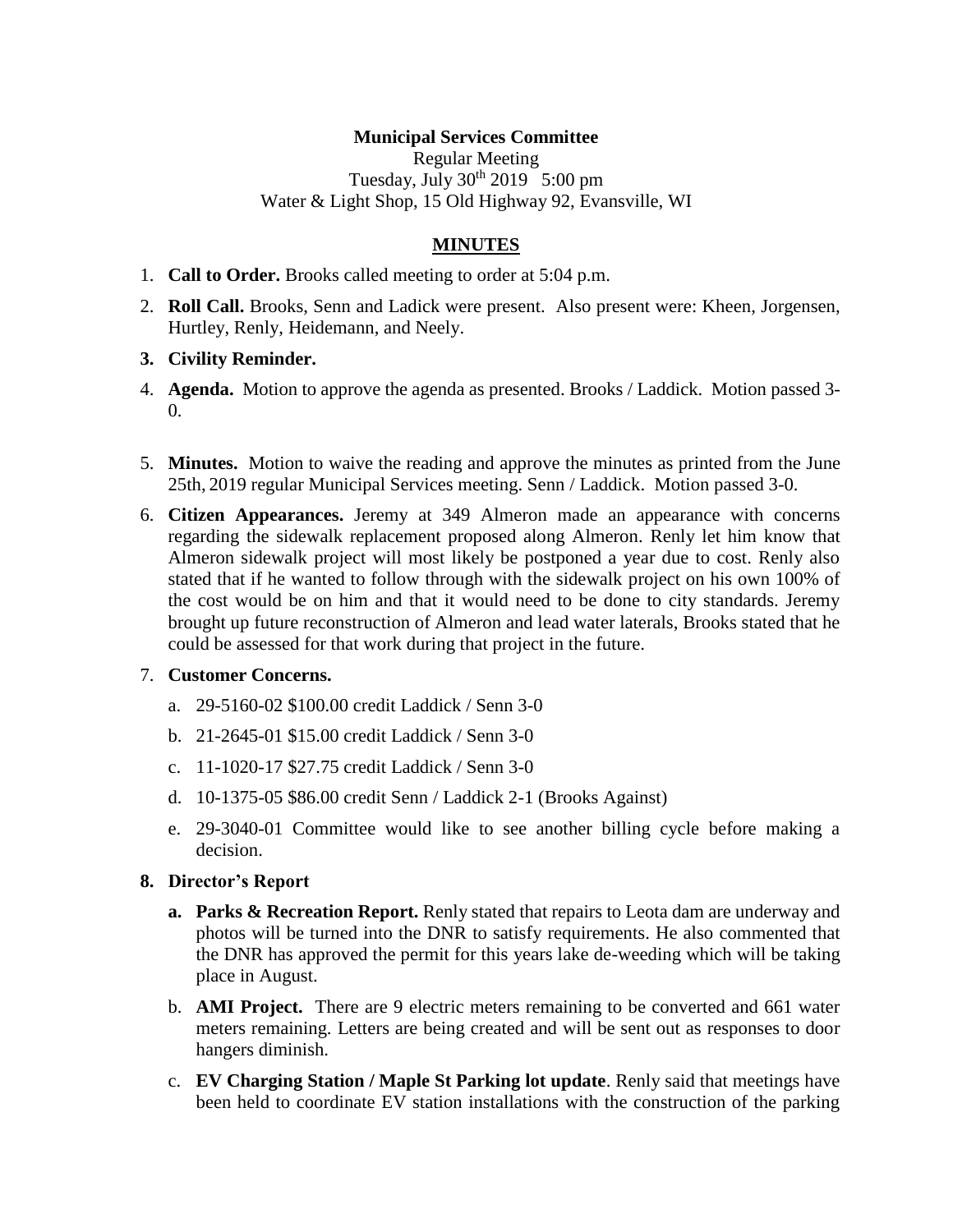lot. Two bases are going to be installed one will be for future use if needed. Cory discussed charging fees and recommended that the first two hours be free to draw in shoppers to the area then \$3 per hour after. Brooks asked what the cost of an hour of charging was, Cory stated actual cost was approximately \$1 per hour to charge a car. It was also discussed to have signage for EV parking only in the designated charging bays. It was mentioned that we would need an ordinance passed as discussed at the previous MSC meeting.

d. **Capital Planning for 2020-2029.** Budget sheets were looked over and discussed. Renly mentioned that there were a few minor changes that needed to be made and discussed. Brooks stated that the adjustments that are needed can be put into the August 27<sup>th</sup> MSC meeting for final review.

# e. **Operational Goals for 2020 Budget**

Renly stated that part of the operational goals is to add another full time position into DPW as a half position will eventually be designated to the treatment plant as operations have become more complex with the completion of the plant project. Another part time position is being requested to maintain and clean city hall along with the police department and EMS. Brooks asked if this position would be under DPW Renly stated that at this time it would be placed under the administrative staff.

## **9. City Engineer Report**

- **a. WWTP Update** No new updates at this time.
- **b. Motion to recommend approval to council of resolution for functional reclassification of roadway designations –** Renly commented that the re-classification of these roadways came from the DOT after traffic counts were taken. He also stated that the upgraded classifications could mean more local program dollars for the city from the DOT. The committee made an amendment to remove the private entry of the high school from the map. Motion to recommend approval passed 3-0 Brooks / Laddick
- **c. Wind Turbine Monitoring Agreement Update –** Heidemann stated the that prior agreement that was signed was under a previous company. The company was bought out and the new company is not willing to accept the agreement that was signed. The new agreement does not include a discount for a multiple year service agreement and instead is for one year at a time. Further discussion is needed for direction.
- **d. PFAS Testing DNR / WRWA –** Heidemann stated that PFAS' are currently a hot topic with the DNR and has been in the news frequently. The DNR has sent out letters, emails and phone calls to discuss the testing for PFAS. Heidemann also commented that the Wisconsin Rural Water Association has recommended that municipalities not test for these at this time. It was his recommendation that we not test for these since there is currently no statistical data or scientific standard of testing. The committee agreed with this and made the decision to stand with WRWA's recommendation of not testing at this time.
- **e.**  $2^{nd}$  **St Update** Work on  $2^{nd}$  St is wrapping up, curb and gutter has been poured on the last section. The Maple St parking lot has begun and the asphalt will be removed next week.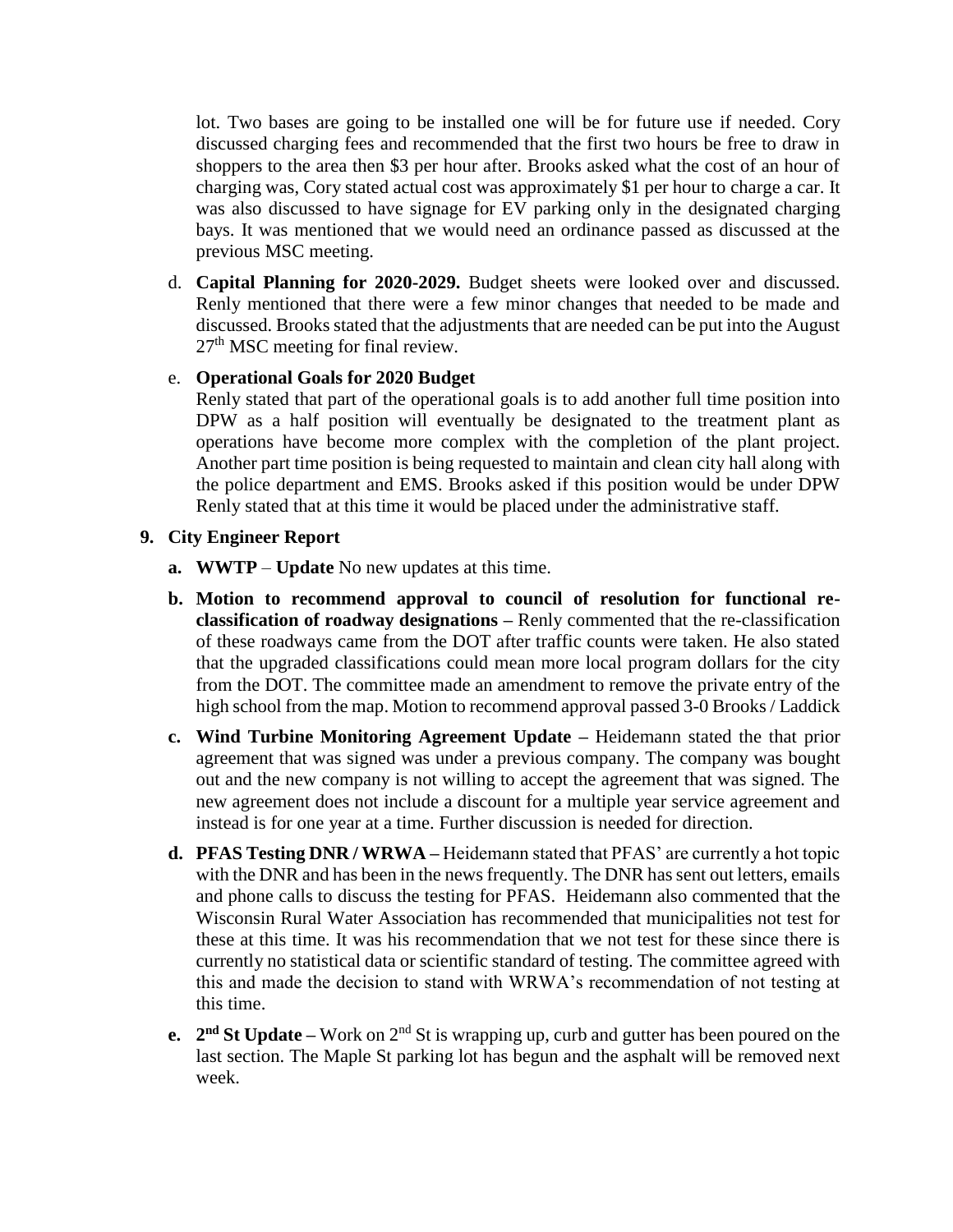- **f. Cemetery Rd. –** Ditching along Cemetery Rd. is starting next week, asphalt will be placed by end of August.
- **g. Discussion and motion to approve the DNR chloride reduction plan.-** Heidemann discussed the plans to be submitted to the DNR. He stated that the largest source of chlorides come from water softeners. As incentive for residents to reduce their impact he recommends that the city offer a \$25 reimbursement for tune ups and a \$250 reimbursement for the replacement of their water softener to an on demand high efficiency softener. This credit would only be offered to the first 100 residents that claim it. It was recommended that the \$250 credit be implemented but not added to the reduction plan submitted to the DNR. Committee approved motion 3-0 Laddick / Senn

## **10. Administrative Staff's Report**

- a. **Motion to recommend approval of a Land Division Application LD-2019-05 creating a Two Family Twin Lot on Parcel 6-20-533.12 –** Motion Approved 3-0 Senn / Laddick
- b. **Motion to recommend approval of a Land Division Application LD-2019-06 creating a Two Family Twin Lot on Parcel 6-20-533.11** – Motion Approved 3-0 Senn / Laddick
- 11. **WPPI Report.** Brooks mentioned that he recently returned from DC and that 5 of the 43 representatives from municipal power were from Wisconsin. Bond modernization was discussed, last set in 1986 at \$10 million is now gaining ground to change the exemption to \$30 million dollars.
	- a. **Written report.** Neely stated met with the schools building team to propose installing a solar ready roof for future installation of panels. The school received an estimate of \$35,000 to strengthen the roof and run conduit. The school was not interested in the additional cost and looks as though they will need to retrofit the building if solar is installed in the future. Neely also stated that he has developed an energy audit form that will be given out to the customer as well as staff after an audit has been completed.
	- b. **Kids First Account / CTC Funds.** It was the decision of the committee that we allocate \$1000 of the CTC funds to Kids First and hold on to the remaining \$500 for another cause, to be determined later.

## **12. Old Business –** None.

## 13. **New Business**

a. Renly stated that a Richard Cornwell living at 5204 Marsh Rd stopped into this office to discuss the possibility of a reimbursement for damages done some of his home appliances after a transformer was found to be feeding higher voltage into his home. The cause of the transformer to fail is unknown. The committee does not feel that we can reimburse for the damages caused but Renly stated that he would follow up with the PSC to see if this kind of reimbursement is even allowed. Renly will follow up with Mr. Cornwell when more information is gathered.